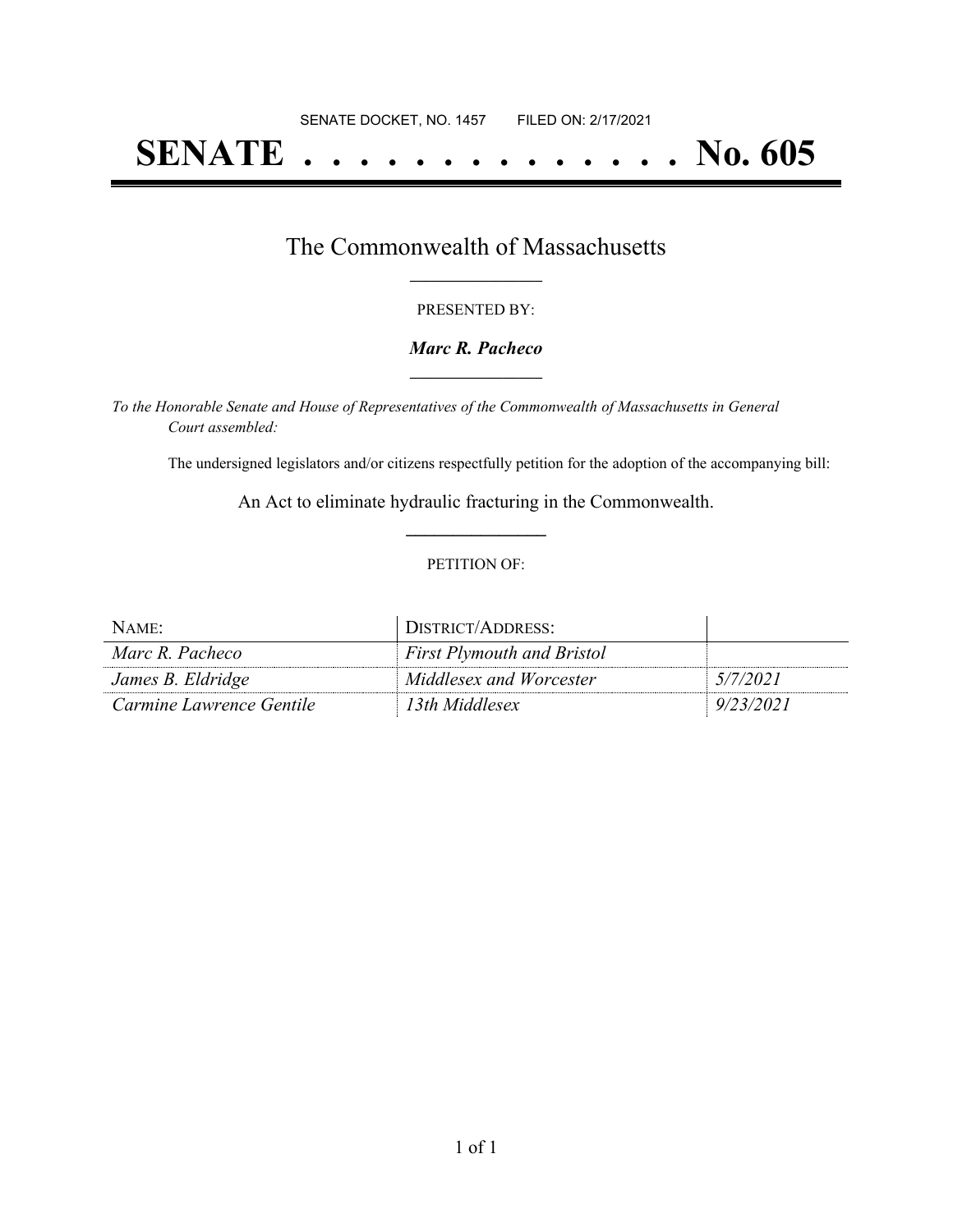# SENATE DOCKET, NO. 1457 FILED ON: 2/17/2021 **SENATE . . . . . . . . . . . . . . No. 605**

By Mr. Pacheco, a petition (accompanied by bill, Senate, No. 605) of Marc R. Pacheco for legislation to eliminate hydraulic fracturing in the Commonwealth. Environment, Natural Resources and Agriculture.

## The Commonwealth of Massachusetts

**In the One Hundred and Ninety-Second General Court (2021-2022) \_\_\_\_\_\_\_\_\_\_\_\_\_\_\_**

**\_\_\_\_\_\_\_\_\_\_\_\_\_\_\_**

An Act to eliminate hydraulic fracturing in the Commonwealth.

Be it enacted by the Senate and House of Representatives in General Court assembled, and by the authority *of the same, as follows:*

| $\mathbf{1}$   | SECTION 1. Section 26A of chapter 21 of the General Laws, as appearing in the 2018              |
|----------------|-------------------------------------------------------------------------------------------------|
| 2              | Official Edition, is hereby amended by inserting after the word "effluent", in line 67, the     |
| 3              | following words:-, hydraulic fracturing fluid.                                                  |
| $\overline{4}$ | SECTION 2. Section 27 of said chapter 21, as so appearing, is hereby amended by adding          |
| 5              | the following clause:-                                                                          |
| 6              | (14) Enforce restrictions on drilling, waste treatment and disposal and mining activities       |
| $\tau$         | which have been enacted to protect the water quality and the natural resources of the           |
| 8              | commonwealth.                                                                                   |
| 9              | SECTION 3. Section 42 of said chapter 21, as so appearing, is hereby amended by                 |
| 10             | inserting after the word "commonwealth", in line 3, the following words:-, or into an injection |
| 11             | well or into a treatment works in the commonwealth.                                             |